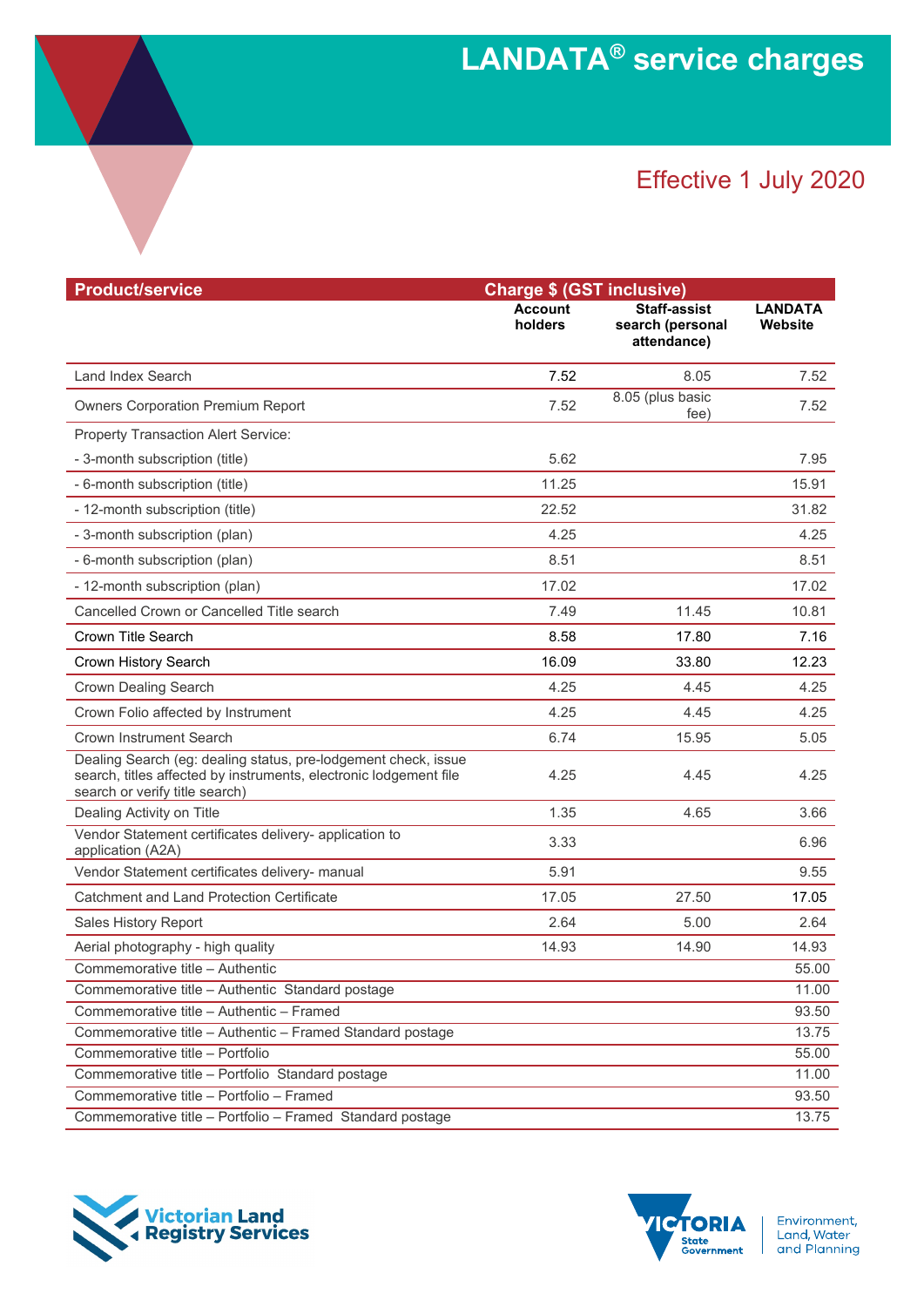| <b>Product/service</b>                                                                                                                     | <b>Charge \$ (GST exempt)</b> |                                                           |                           |
|--------------------------------------------------------------------------------------------------------------------------------------------|-------------------------------|-----------------------------------------------------------|---------------------------|
|                                                                                                                                            | <b>Account</b><br>holders     | <b>Staff-assist</b><br>search<br>(personal<br>attendance) | <b>LANDATA</b><br>Website |
| Folio Search                                                                                                                               | 8.68                          | 18.10                                                     | 7.25                      |
| Title Text & Diagram (folio search & plan search)                                                                                          | 17.30                         | 36.20                                                     | 14.14                     |
| Comprising title particulars, including:                                                                                                   |                               |                                                           |                           |
| -Land description                                                                                                                          |                               |                                                           |                           |
| -Current registered proprietorship                                                                                                         |                               |                                                           |                           |
| -List of any encumbrances & instruments. (The list provides the<br>Instrument Number(s) but not the Instruments themselves.)               |                               |                                                           |                           |
| -A list of dealings within the last 125 days                                                                                               |                               |                                                           |                           |
| -Diagram depicting boundaries & locations of the land by way of<br>graphical or textual info.                                              |                               |                                                           |                           |
| Plan Search (title diagram or plan) A diagram depicting boundaries<br>and locations of the land by way of graphical or textual information | 8.62                          | 18.10                                                     | 6.89                      |
| <b>Final Search</b>                                                                                                                        | 5.68                          | 15.00                                                     | 3.96                      |
| A list of any dealings within the last 125 days                                                                                            |                               |                                                           |                           |
| <b>Instrument Search</b>                                                                                                                   | 6.82                          | 16.10                                                     | 5.11                      |
| Comprises registered instruments under the Transfer of Land Act<br>1958 including caveats, covenants, mortgages etc. (per instrument)      |                               |                                                           |                           |
| <b>Historical Search</b>                                                                                                                   | 16.30                         | 34.20                                                     | 12.39                     |
| A statement listing the history of dealings on a title                                                                                     |                               |                                                           |                           |
| Owners Corporation Basic report                                                                                                            | 6.82                          | 16.10                                                     | 5.11                      |
| Water Register document/Water share Record                                                                                                 | 14.80                         | 28.30                                                     | 14.80                     |
| <b>Certified Copy</b>                                                                                                                      |                               |                                                           |                           |
| A certified copy of a search of a folio of the Register (certified folio<br>search)                                                        |                               | 28.10                                                     |                           |
| A certified copy of document that defines the boundaries of land by<br>way of graphical and textual information (certified plan search)    |                               | 28.10                                                     |                           |
| A certified copy of a statement listing the dealings on a title (certified<br>historical search)                                           |                               | 44.20                                                     |                           |
| A certified copy of any registered instrument (certified instrument<br>search)                                                             |                               | 26.10                                                     |                           |